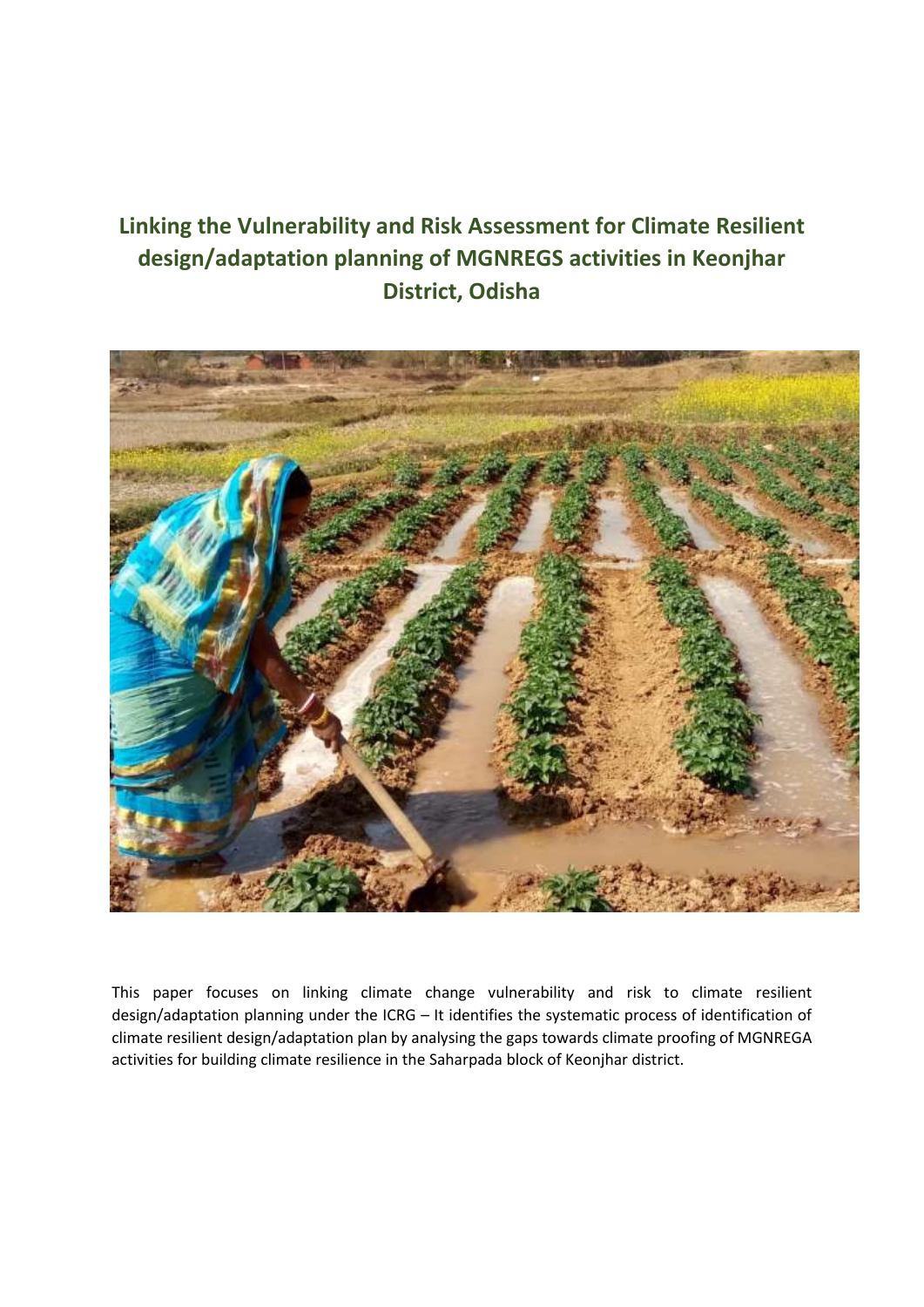#### **Background and rationale**

India is one of the countries where rural populations directly depend on climate sensitive sectors (agriculture, forests and water) and natural resources (such as water, biodiversity, mangroves, coastal zones, grasslands) for their subsistence and livelihoods. It is particularly vulnerable to climate change owing to its geographic diversity, stronger dependence on agriculture, increasing exploitation of natural resources coupled with population growth and socio-economic challenges. The key environmental and climate change induced challenges in India are increasingly becoming sharper and have increased over the past two decades. Climate change will also cause increased frequency of extreme events such as floods, and droughts. These in turn will impact food and water security.

India, in order to meet the challenges of climate change consistent with provisions of the United Nations Framework Convention on Climate Change (UNFCCC), Paris Agreement and Sustainable Development Goals (SDGs); initiated action by preparing National Action Plan on Climate Change (NAPCC) in 2008 including 8 National Missions and National Determined Contribution (NDCs) in 2015. It also adopted decentralized governance through State Action Plans on Climate Change (SAPCC). In addition, many centrally supported schemes to mitigate and adapt to the Climate Change, contribute for compliance of the provisions envisaged in NDCs.

The Government of Odisha had prepared the SAPCC in line with the objectives of the National Missions under NAPCC and considering the State specific circumstances. The activities outlined in the SAPCC have been implemented together with the on-going schemes of the State and Central Sponsored Schemes. However, due to inadequate financial, capacity and coordination at various levels, the desired outputs could not be achieved. In the meanwhile, the national government has asked states to enhance the scope of ambition to meet the requirement of NDCs and SDGs.

Rural infrastructure that is well planned and constructed can reduce the impact of droughts and floods by ensuring good irrigation and help restore the natural resource base. The Mahatma Gandhi National Rural Employment Guarantee Scheme (MGNREGS) – the world's largest government funded social protection program invests nearly \$8 billion annually in constructing rural infrastructure, while ensuring a 100-day wage guarantee to nearly 40 million households. However, the infrastructure being built is of low quality and inadequately linked to poor peoples' livelihoods. An investment focusing on building appropriate and good quality infrastructure, generating evidence to fine tune the Schedule and guidelines, and enhancing technical capacity is the need of the hour.

Infrastructure for Climate Resilient Growth (ICRG), a bi-lateral cooperation programme between the Ministry of Rural Development (MoRD), GoI and the UK's Department for International Development (DFID), aimed to improve the uptake of services delivered by the MGNREGS scheme through systematically considering climate change in its planning and implementation and consequently supporting resilience of groups of society that are most vulnerable to climate change. Specifically, it aimed to strengthen the quality and productivity of infrastructure built under MGNREGS to support resilient livelihoods through ground water recharge, micro-irrigation, soil and water conservation and plantation. The sheer scale of MGNREGS provides an excellent platform to inclusively deliver climate resilience benefits at scale in India and generate evidence to contribute to the global evidence base on climate, social protection and poverty reduction linkages and role of infrastructure. The ICRG programme had followed a systematic approach for mainstreaming climate change in planning and design of MGNREGS.

While the government departments understand at a broad level that climate change will enhance the vulnerabilities, this understanding is not yet based on scientific tools such as climate change projections, risk maps, vulnerability studies and not been considered while planning for MGNREGS for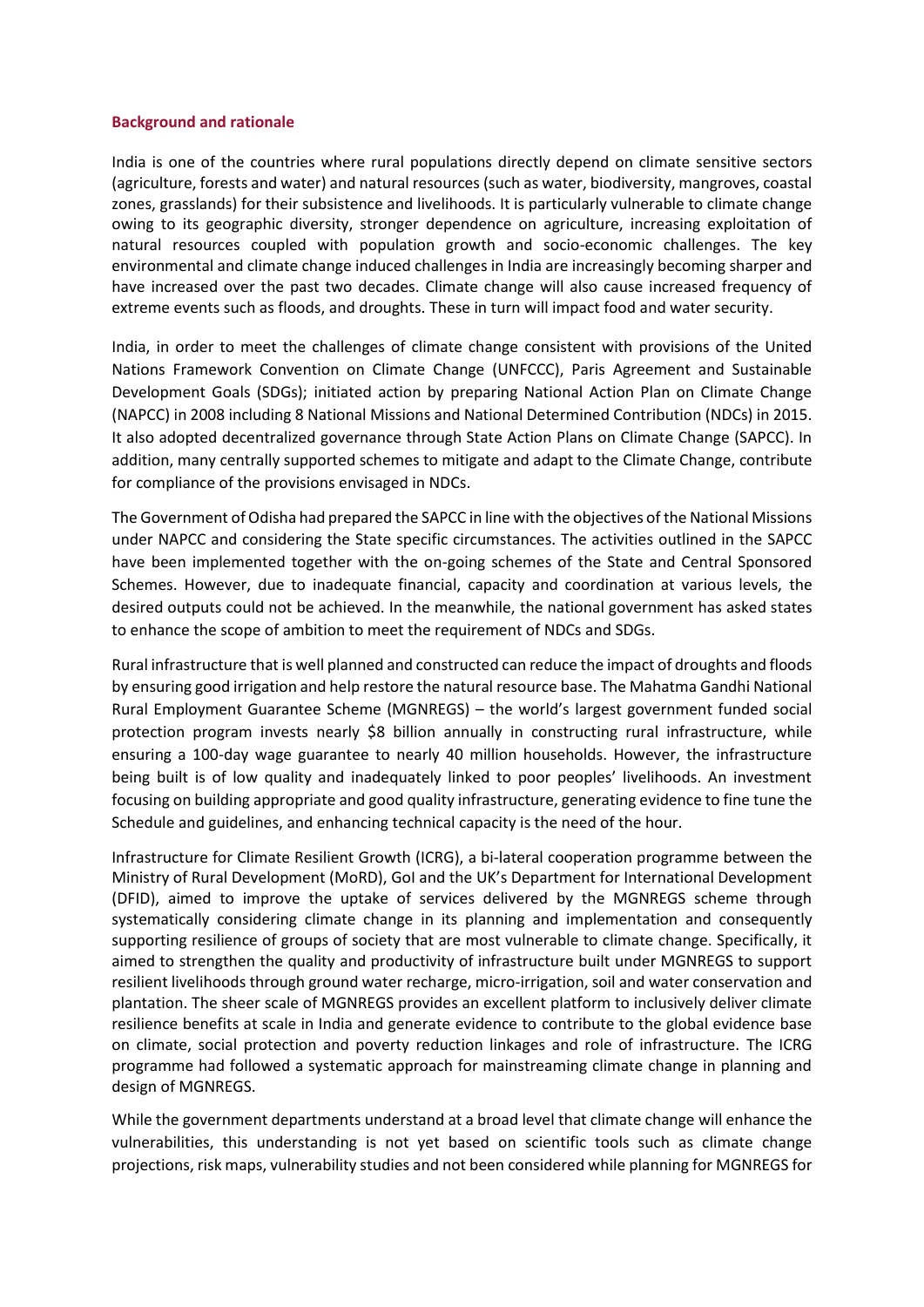building the climate resilience and adaptation to climate change impacts. Hence, understandably, the methodology by which climate actions need to be identified and implemented across different sectors is also absent and a confirmed knowledge gap. The ICRG programme has followed a systematic approach for detailed risk and vulnerability analysis of the sectors by considering current climate vulnerability and then juxtaposing the additional risks that future climate change projections can cause. This is an innovative approach followed under ICRG for climate resilient planning and design of MGNREGS infrastructure. Based on climate risk management framework, adaptation gaps were identified in the existing activities under MGNREGS. The adaptation gaps identified led to the design of the climate resilient activities. Detailed Project Reports (DPRs) were prepared on each of the climate resilient activities, for pilot implementation by the state government using MGNREGS funds.

In this context, this paper focuses on linking climate change vulnerability and risk to climate resilient design/adaptation planning under ICRG – it identifies the systematic process of identification of climate resilient design/adaptation plan by analysing the gaps towards climate proofing of MGNREGA activities for building climate resilience in the Saharpada block of Keonjhar district, Odisha.

#### **State's Scenario**

Odisha has 480 kilometres of coastline stretching from West Bengal to Andhra Pradesh and is a hotbed of climatic events. Odisha is India's eighth largest state, comprising 4.7 percent of India's land mass, 3.37 percent of its population (some 42 million people), and over 5 percent of its poor. Although poverty levels fell from 57 percent in 2004/05 to around 33 percent in 2011/12 (Government of Odisha 2014), the proportion of poor in Odisha remains well above the national average of around 22 percent. High poverty level, high percentage of indigenous communities with high natural resource dependency make the state extremely vulnerable to climate change. According to the Odisha State Disaster Management Authority (OSDMA), for 95 of the last 105 years, Odisha has been affected by disasters triggered by heat waves, cyclones, droughts, and floods. Since 1965, these calamities have become more frequent and widespread. Natural calamities have seriously affected household income and set back the state's economy. Odisha is susceptible to cyclones and drought, and its 480 kilometers of coastline also make its coastal communities and infrastructure vulnerable to the rising sea level. Many of the districts of the state are also affected by heat waves. The rural poor in Odisha depend mostly on agriculture and forest resources (especially the scheduled castes and tribes).

#### **Climate vulnerability of Odisha**

The SAPCC 2018-23 highlights the current and future vulnerabilities of Odisha under different scenarios based on scientific assessments. It also summarizes some major climatic events and their impacts as well as exposure to such events that are likely to happen in future. Rainfall patterns in Odisha have been more erratic since the 1960s, with below-normal rainfall across all districts being recorded for most years. The "normal" 120 days of monsoon rain has shrunk to 60-70 days, and unusual spikes in rainfall, with torrential rainfall of over 200-250 millimetres/day, are more frequent during the monsoon, frequently resulting in floods. This situation has had a strong influence on agriculture, especially during rabi season, because of the reduced residual moisture. By 2100, the mean annual temperature globally is projected to increase by one to five degrees Celsius (24.5°C in 1970 to 28.5°C in 2080), depending on the A2 scenario in IPCC AR5 and location. Coastal Odisha will remain relatively less warm than the rest of the state, even though it clearly breaches the 2°C barrier. North-western, western, and southwestern Odisha show the highest rise in temperature. This temperature rise is certainly at an unsustainable level, assuming the current challenges of global warming are not mitigated. This factor will have an increasingly larger impact on terrestrial and marine ecosystems. According to the costal vulnerability index (CVI) study by the Indian National Centre for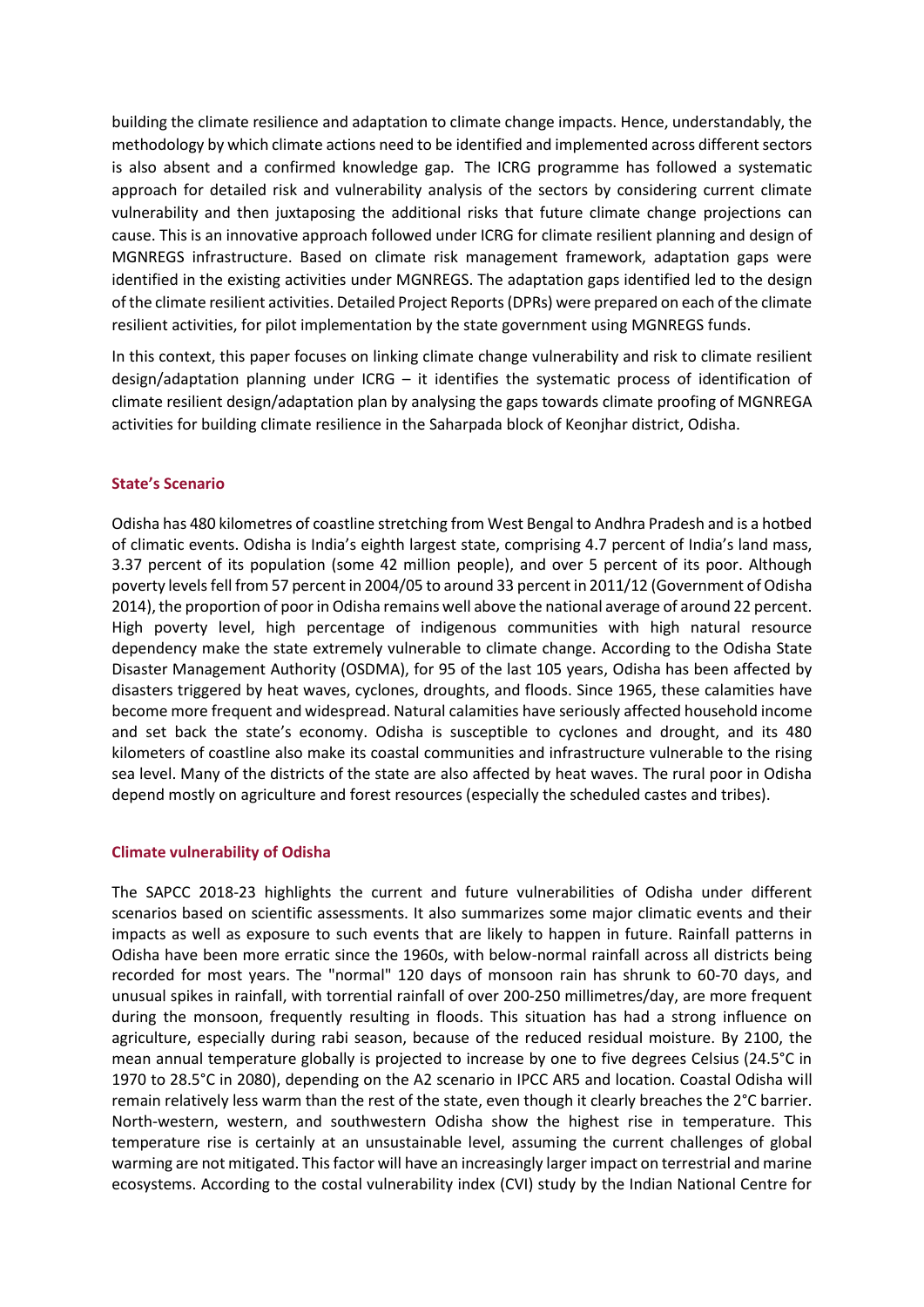Ocean Information Services (INCOIS), vulnerability, loss and damage from sea level rise, coastal geomorphology, tidal range, and elevation in the area of Odisha coastline varied from "low" in about 76 kilometres of the coastal stretch of Odisha state, covering parts of Ganjam, Chilika, southern Puri, and Kendrapara, and to "medium" in about 297 kilometres, covering northern Ganjam, Chilka, central Puri, Jagatsinghpur, Kendrapara, southern Bhadrak, and northern Balasore, to "high" in about 107 kilometres, covering northern Puri, parts of Jagatsinghpur, Kendrapara, northern and southern Bhadrak, and southern Balasore.

### **Keonjhar: Observed Impacts of Climate Variability**

Keonjhar is known as one of the minerals producing districts of Odisha with vast deposits of iron, manganese and chromium ores. The district has 13 blocks with a population of 18,01,733 (2011 census). There are approximately 55 tribal communities in the district, the largest group belonging to Juangs. The Scheduled Tribes of the district constitute 44.5% of the total population whereas the Scheduled Castes constitute 11.62%. Around 80% of population earns their livelihood through traditional agriculture.

Saharpada block, one of the ICRG intervention blocks where the demonstration of Climate Resilient Works (CRWs) and linking them to livelihoods through convergence proved to be the best coping strategy for the communities to manage climate change. Saharpada is one of the 13 blocks of Keonjhar district and has 20-gram panchayats, 139 villages and a total of 19,939 households. The total geographical area of the block is 413.7 sq.km, out of which the net sown area is 0.11 %, 14.73 % forest area and 5 % net irrigated area. According to 2011 census, the total population of the block is 88,314 out of which the average percentage of SC population is 7.88 % and ST population is 58.3 %. About 58.7 % households are classified as vulnerable. These include women headed households, differently able, other PVTG groups, small marginal farmers and migrants.

According to the Climate Modelling Study done under the ICRG programme by the Indian Institute of Science, Bengaluru, the mean rainfall of Saharpada block between the month of June to September over a period of 30 years (1984-2014) is 1180 mm and its coefficient variation is 22.3%. According to the 30 years historical data, the highest rainfall (mm) received in a day is 265 mm and the number of years with normal sowing rain pattern is 4-years whereas across 24 years, the rainfall pattern was abrupt and erratic. Saharpada block has suffered mild drought in the last 30 years. The Climate Modelling Study projects that the percentage change in number of rainy days (2021-2050) will be 30.4 % and the projected coefficient of variation of the rainfall will be 18.7 for the period 2021-2050.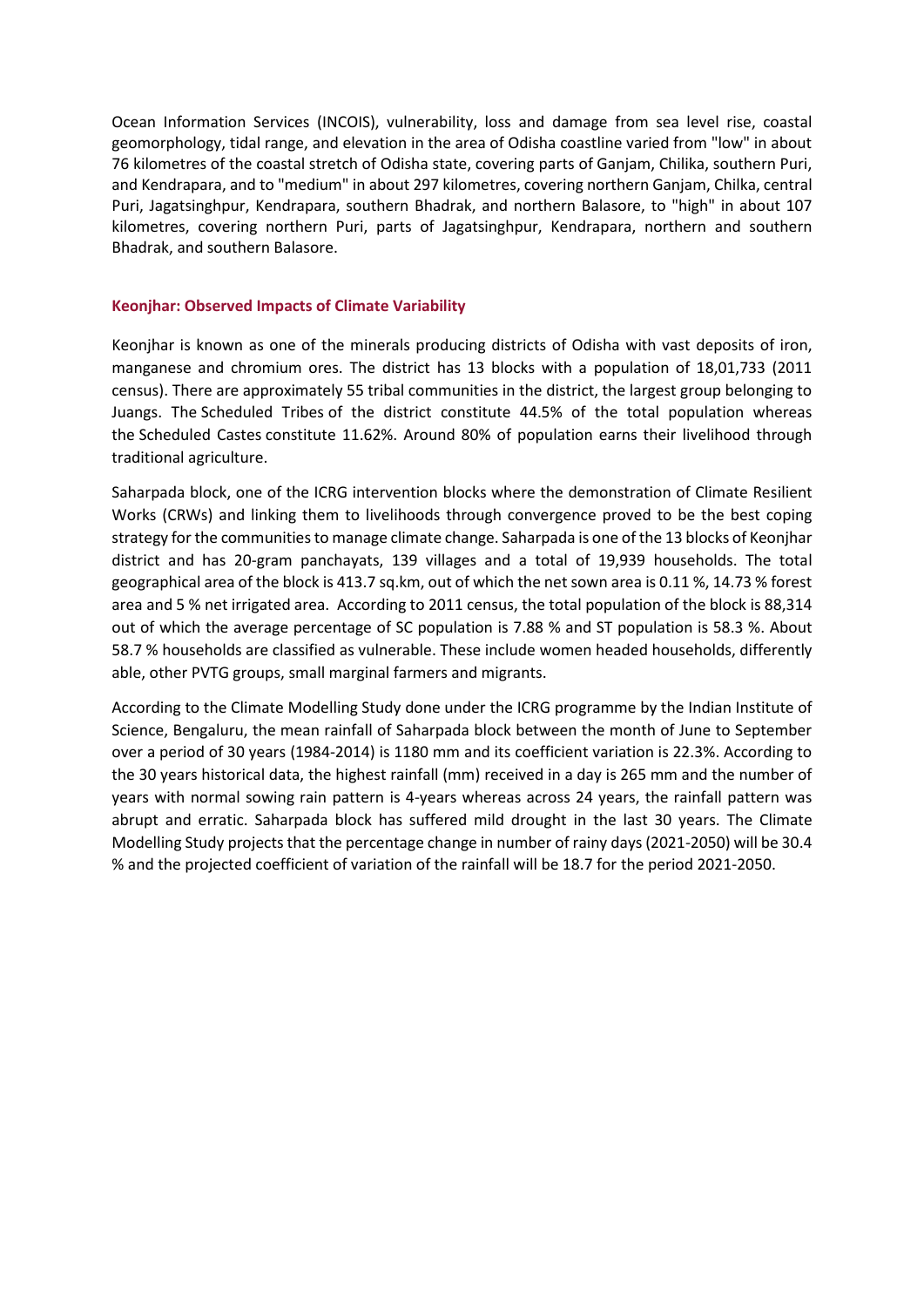# **Climate Change Scenario of the block**

| <b>Historical (1984-2014)</b>                        |                  |
|------------------------------------------------------|------------------|
| Historical mean maximum temperature                  | $38^{\circ}$ C   |
| Highest temperature recorded                         | 45°C             |
| Change in mean maximum temperature                   | $0.73^{\circ}$ C |
| Mean JJAS rainfall in mm                             | 1180             |
| Coefficient of variation (CV) in %                   | 22.25            |
| Total number of rainy days for 30 years              | 2542             |
| Average number of rainy days/year                    | 85               |
| Number of years with normal sowing rains             | 4                |
| Number of years with abnormal sowing rainfall        | 26               |
| Number of years with mild drought condition          | 11               |
| <b>Projected (2021-2050)</b>                         |                  |
| Change in temperature relative to historical by 2035 | $0.26^{\circ}$ C |
| Mean JJAS rainfall in mm                             | 1400             |
| Coefficient of variation (CV) in %                   | 18.7             |
| Total number of rainy days                           | 3651             |
| Average number of rainy days/year                    | 122              |
| % Change in number in rainy days                     | 30.4             |

## **Vulnerability and associated risks**

Saharpada block in Keonjhar district has a moderately undulating topography with few small sized hillocks/hills mostly covered with tress and stone blocks. Only 15 % of the total geographical area of the block is under forest. Due to undulating topography, red sandy soil, and slope from north to south, there are places in the southern part of the block where soil erosion is severe due to surface runoff that have formed gullies up to 2m deep. Most of the runoff water generated in the small hills and uplands flows through these agricultural lands and hence there is loss of soil nutrition.

As per the Vulnerability Assessment done under the ICRG programme, it is found that the composite vulnerability of the Block is high (H). As per the Climate Modelling Study, the block will receive 217 mm (18%) more mean monsoon (JJAS) rainfall than historical mean monsoon rainfall of 1180 mm in the climate change scenario (next 30 years 2021 to 2050). The block has faced 11 years of mild drought, 3 years moderate and once severe drought out of 30-year period (1984-2014). The coefficient of variation (CV) of average monsoon rainfall both historical and predicted is 22.35% and 18.7% respectively. This means the projected monsoon CV is decreasing than of the historical CV. Though there are no high differences in CV of rainfall between historical and predicted, however predicted rainfall analysis shows that the block will receive only 18% more average monsoon (JJAS) rainfall in future. It means, the total mean monsoon rainfall will be intense in the future and there are possibilities of more flash floods in the monsoon season, thus chances of more crop loss or damages in kharif. Hence flood management, ground water recharge and water harvesting works were undertaken. As soil erosion is high in some places and total irrigated area is also less, more work on soil conservation (that also controls flash floods), works along with creation of irrigation facilities for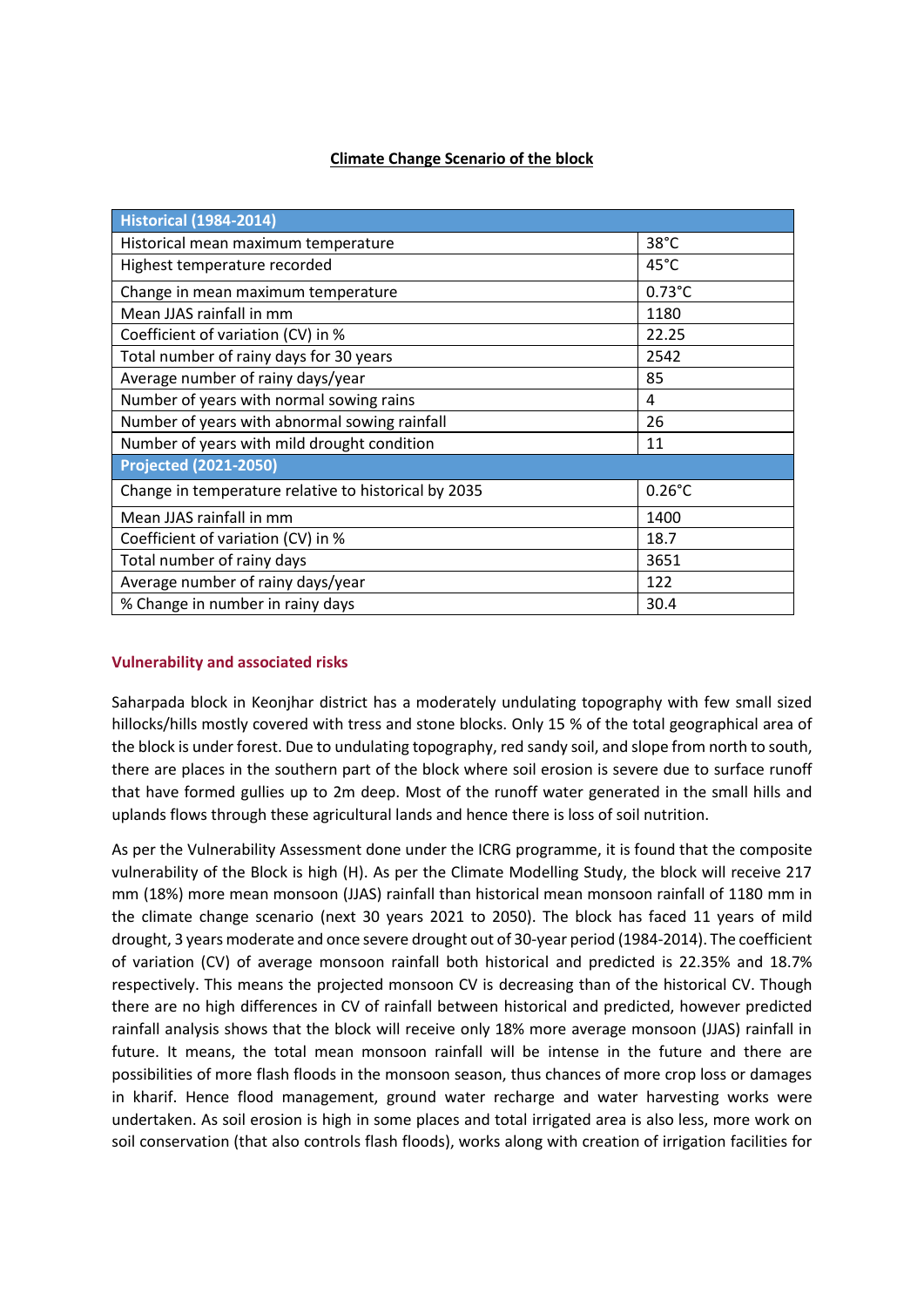both the Kharif and Rabi season was undertaken, so that total productivity of the block can be maintained or increased.

| <b>Climate vulnerability</b>                                                                                         |                     |                   | <b>Vulnerability scenario</b>                      |                |                 |                  |
|----------------------------------------------------------------------------------------------------------------------|---------------------|-------------------|----------------------------------------------------|----------------|-----------------|------------------|
| Time period/Type of<br>exposure                                                                                      | $2021 -$<br>2050    | 1984-<br>2014     | Parameter                                          | <b>Poverty</b> | <b>Marginal</b> | <b>Aggregate</b> |
| <b>Drought (JJAS</b><br>rainfall, coefficient<br>of variation %)<br>Flood (no. of rainfall<br>events >100<br>mm/day) | 18.7 $(L)$<br>11(L) | 22.4(L)<br>34 (M) | <b>Net</b><br>irrigated<br>area<br>Ground<br>water | M              | H<br>M          | н                |
| <b>Average number of</b><br>rainy days/year<br>$(>2.5$ mm<br>rainfall/day)                                           | 122                 | 85                | Forest<br>cover                                    | M              | H               |                  |

### **Vulnerabilities**

| <b>Parameter</b>                | <b>Poverty</b> | <b>Marginal</b> | Aggregate |
|---------------------------------|----------------|-----------------|-----------|
| Net irrigated area              |                |                 |           |
| <b>Groundwater availability</b> |                |                 |           |
| <b>Forest cover</b>             |                |                 |           |

Saharpada block of Keonjhar district is a classic example of demonstration of climate resilient works and enhancing the resilience of communities. The area had issues of soil erosion, low water retention, poor soil quality and high silt deposition thus affecting the agriculture productivity. Based on the vulnerabilities and associated risks, prescribed contour or earthen bunds, trenches as well as plantations and vegetative measures were identified as the most relevant works to mitigate the issues. The site selected had 16 hectares of large barren and cultivable waste land prone to severe soil erosion. There were no proper irrigation facilities and the crop fields near the lowland catchment areas (Kachinjoda and Baitarani rivers) were getting damaged during high intensity rain. Since some places had high soil erosion and less total irrigated area, works on soil conservation along with gully control measures, creation of irrigation facilities for both Kharif and Rabi season were taken up-to increase the productivity of the farmers.

## **Priority Actions**

Considering the uncertainty due to vulnerability of climate change the likely gaps were groundwater availability, land management and soil fertility, irrigated area, low forest cover. These were bridged by proposing and under-taking additional activities as adaptation actions under the MGNREGA. Considering the vulnerability scenario, exposure to long term climate change and the field assessment, land development, Loose Boulder Check Dam (LBCD) and farm pond were demonstrated on pilot basis to address the above-mentioned issues. The structures created in the area were linked to livelihoods by leveraging resources from various schemes and programmes.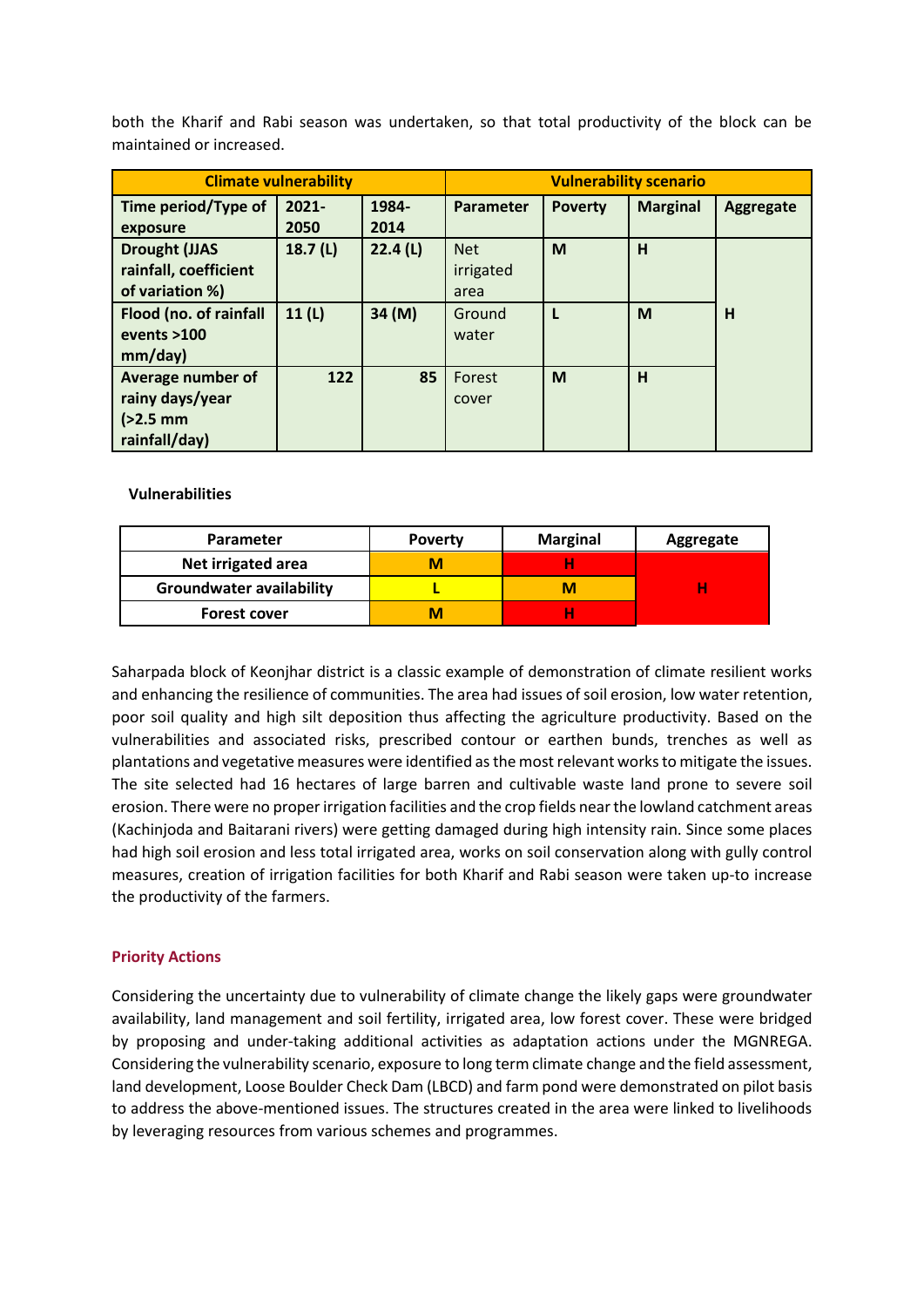The following MGNREGA works were undertaken to reduce vulnerabilities and enhance climate resilience of the communities in the block, which is summarized in the following table:

| <b>Climate Impact Area</b>   | <b>Action</b>                      | <b>Type of Intervention</b>    |  |  |
|------------------------------|------------------------------------|--------------------------------|--|--|
| Address net irrigated area   | bunds,<br>earthen<br>contour       | Demonstration on pilot basis   |  |  |
|                              | rehabilitation<br>bunding,<br>of   | and policy mainstreaming       |  |  |
|                              | minors<br>sub-minors,<br>and       |                                |  |  |
|                              | community well for irrigation,     |                                |  |  |
|                              | lining of canals, farm ponds,      |                                |  |  |
|                              | drainage in water-logged areas,    |                                |  |  |
|                              | diversion weir, link drains,       |                                |  |  |
|                              | deepening and repair of flood      |                                |  |  |
|                              | channels etc.                      |                                |  |  |
| Low groundwater availability | recharge pits, contour bunds,      | Demonstration<br>and<br>policy |  |  |
|                              | artificial<br>recharge<br>of well  | mainstreaming                  |  |  |
|                              | through sand filter, staggered     |                                |  |  |
|                              | trench, box trench, diversion      |                                |  |  |
|                              | drain, chaur renovation etc.       |                                |  |  |
| Low forest cover             | grassland development and          | Demonstration<br>policy<br>and |  |  |
|                              | silvipasture, eco restoration of   | mainstreaming                  |  |  |
|                              | forest,<br>forest<br>protection,   |                                |  |  |
|                              | road/canal side<br>plantation,     |                                |  |  |
|                              | afforestation,<br>plantation<br>in |                                |  |  |
|                              | premises,<br>government            |                                |  |  |
|                              | plantation, drainage, diversion    |                                |  |  |
|                              | weir etc.                          |                                |  |  |

### **Impact Assessment**

The impact of implementing the above priority actions under the ICRG programme led to a total of 13.5 hectares of barren and cultivable waste land being converted to productive land. A total fund of Rs. 54.83 lakhs have been leveraged through ITDA (Integrated Tribal Development Agency) & OAIC (Odisha Agro Industries Corporation) excluding MGNREGA investment of Rs. 6.1 lakhs, benefitting a total of 44 households directly. Along with creating a favorable platform to get investment for seeds, fertilizers and farm inputs through ITDA and 5 mini lift irrigation points through OAIC under Jalanidhi Scheme, the trainings provided by the ICRG team to the community made the Badabil village in this block a classic example for the district and the State. Project Director, DRDA of Keonjhar district issued directives to Block Development Officers (BDOs) for scaling up similar interventions and approach in their block for larger benefit of the communities.

Improved cropping intensity, enhanced income through improved production system and durable and productive MGNREGA assets helped the communities' dependent on them across whole landscapes to cope better with climate change and extreme weather events. This has helped in fully utilizing the available resources and meets the need of every household/village/habitat.